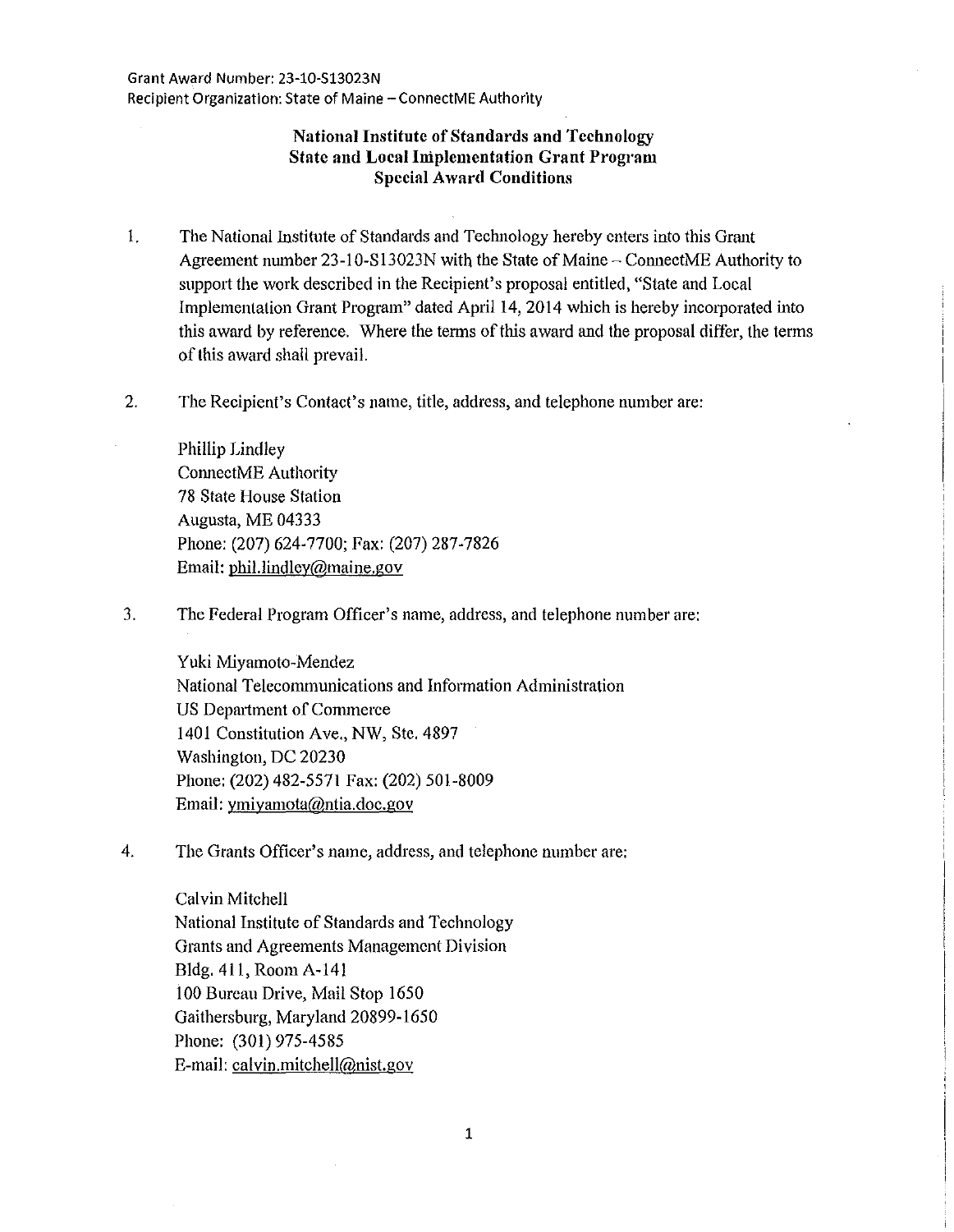### Grant Award Number: 23-10-Sl3023N Recipient Organization: State of Maine- ConnectME Authority

5. The Grant Specialist's name, address, telephone and fax number and email address:

Ebony Simmons National Institute of Standards and Teclmology Grants and Agreements Management Division Bldg. 411, Room A-120 100 Bureau Drive, Mail Stop 1650 Gaithersburg, MD 20899-1650 Phone: (301) 975-4166 Email: ebony.simmons@nist.gov

6. Automated Standard Application for Payments System

Notwithstanding Section A.02 of the Department of Commerce (DOC) Financial Assistance Standard Terms and Conditions, dated January 2013:

- a. The advanced method of payment shall be authorized unless otherwise specified in a special award condition.
- b. Payments will be made through electronic funds transfers, using the Department of Treasury's Automated Standard Application for Payment (ASAP) system and in accordance with the requirements of the Debt Collection Improvement Act of 1996.
- c. The following infommtion is required when making withdrawals for this award: (I) ASAP account identification (id) = award number found on the cover sheet of this award; (2) Agency Location Code (ALC) = 13060001; and (3) Region Code = 02. Recipients do not need to submit a "Request for Advance or Reimbursement" (SF-270) for payments relating to this award.
- d. All non-ASAP Recipient Organizations must enroll electronically. The ASAP system no longer accepts paper forms for enrollment. If you are not currently enrolled in the ASAP system you must provide the Federal Awarding Agency with a Point of Contact name, e-mail address, mailing address, telephone number, EIN and DUNS numbers of your organization in order for the Federal Awarding Agency Enrollment Initiator (EI) to begin the on-line enrollment.
- e. If you have questions on this requirement please contact the Grant Specialist responsible for this award. If you have questions on the electronic process step-bystep instmctions you may contact your responsible Regional Finance Center.

Advances taken through the ASAP shall be limited to the minimum amounts necessary to meet immediate disbursement needs. Advanced funds not disbursed in a timely manner must be promptly returned, via an ASAP credit, to the account from which the advanced funding was withdrawn. Advances shall be for periods not to exceed 30 days.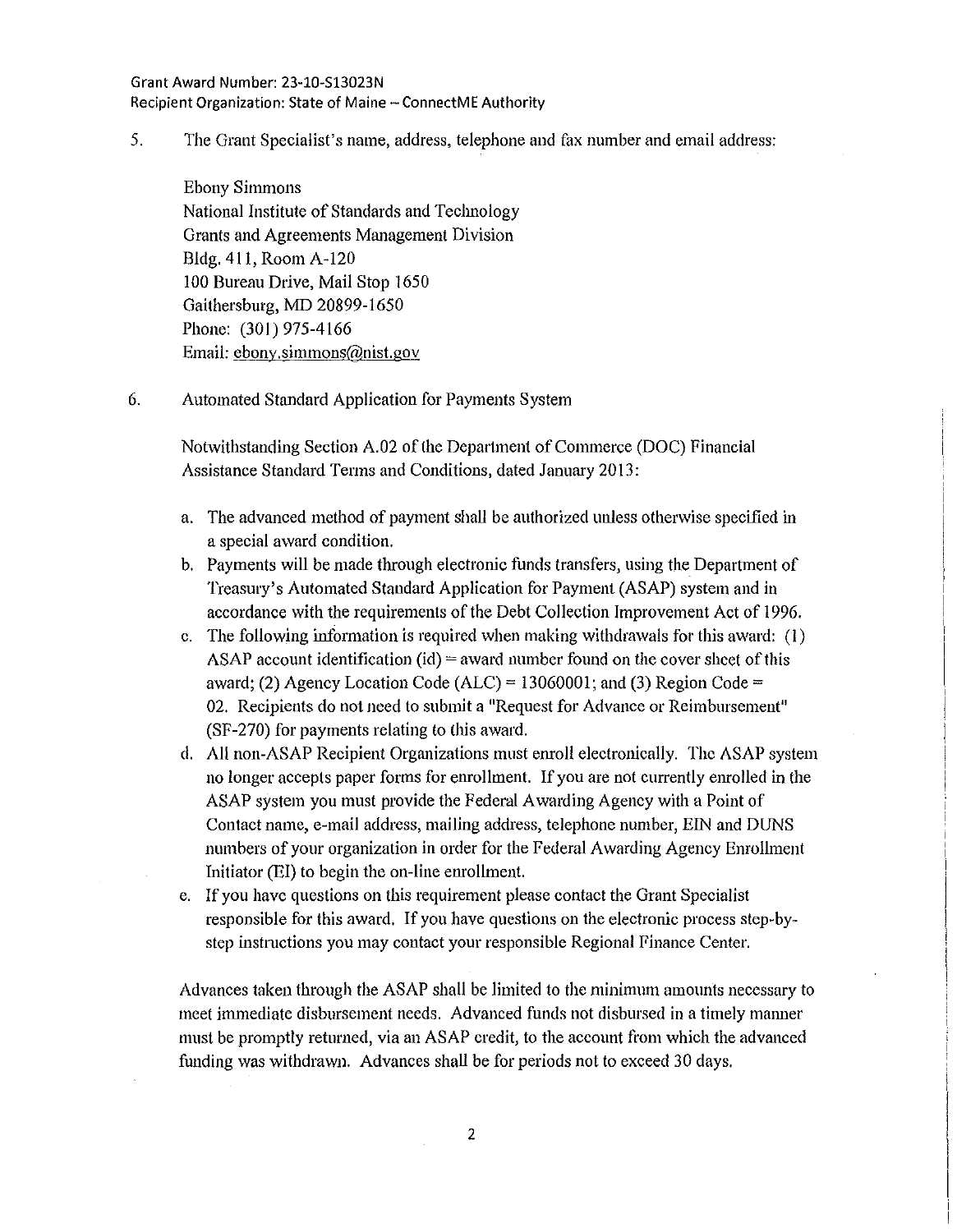Funds that have been withdrawn through ASAP may be returned to ASAP via the Automated Clearing House (ACH) or via FEDWIRE. The ACH or FEDWIRE transaction may only be performed by the Recipient's financial institution. Full or partial payments received by a Payment Requestor/Recipient Organization may be returned to ASAP. All funds returned to the ASAP system will be credited to the ASAP Suspense Account. The Suspense Account allows the Regional Financial Center to monitor returned funds and ensure that they arc credited to the correct ASAP account. Returned funds that cannot be identified and classified to an ASAP account will not be accepted and will be returned to the originating depository financial institution (ODFI).

It is essential that the Payment Requestor/Recipient Organization provide its financial institution with ASAP account infonnation (ALC, Recipient lD and Account !D) to which the returned funds are to be credited. Additional detailed information can be found at: http://www.fms.treas.gov/asap/pay-return2.pdf

There is a I 0-day deadline for the head of the organization to initiate recipient enrollment upon receipt of ASAP registration notification. Failure to comply could subject the award to a change in the method of payment to reimbursement oniy.

# This award has the following control or withdrawal limits set in ASAP:

Phase 2 Reserves \$522,952.00 (50 percent of federal funds) will be unavailable until either after FirstNet has consulted with the State-designated contact about the matters listed in the Act, including defining coverage needs, user requirements, and network hardening and resiliency requirements, and advises the National Telecommunications and Information Administration (NTIA) it is ready for the commencement of data collection or when NTIA requests a revised budget from recipients for second phase activities. Upon approval of the revised budget, the recipient will be eligible to engage in Phase 2 activities and access the Phase 2 Reserves. Engagement in Phase 2 activities with federal or non-federal funds will be considered unallowable under the grant until the revised budget has been approved and this special award condition has been lifted.

# 7. Baseline/Expenditure Plan

Within 30 calendar days of the Grants Officer signature in the Financial Assistance Award document (CD450) the Recipient shall submit to NTIA a Baseline/Expenditure Plan for the entire performance period. This plan provides NTIA insight into specific activities the Recipient will accomplish over the three-year award period. It identifies "Milestone Activity Categories" (e.g., stakeholder meetings, training sessions) that reflect the types of activities that Recipients will undertake. Recipients should provide short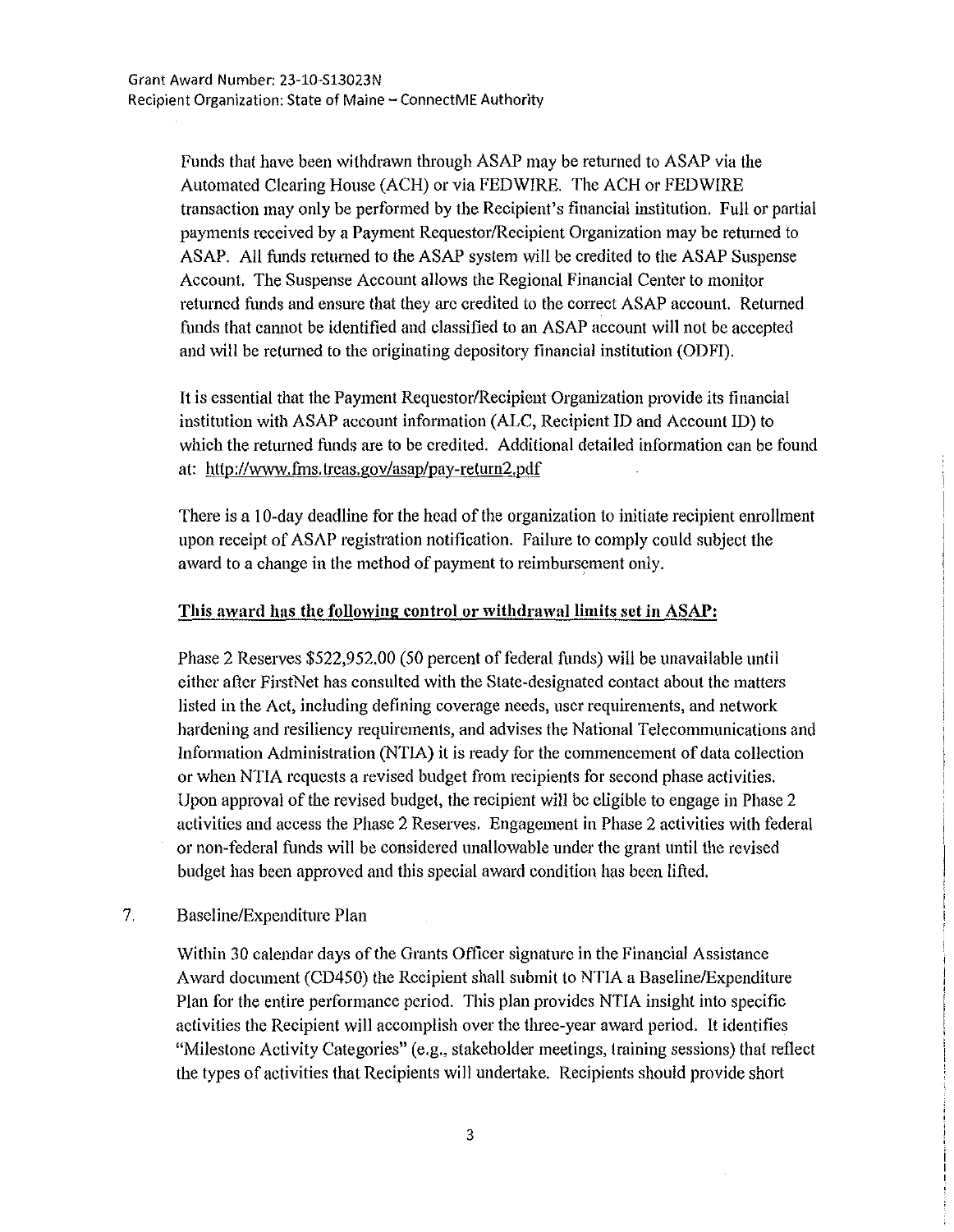descriptions of their specific plans for relevant Milestone Activity Categories (e.g., hold quarterly governance meetings), identify the number of activities they plan to conduct in each quarter of the award period, and forecast federal and non-federal spending, by cost category, for each quarter of the award period.

8. Budget Revisions

Changes to the program budget from the final approved application will be considered on a case-by-case basis and should be made in accordance with the pre-approval requirements established in 15 C.P.R.§ 24.30. When requesting approval for budget revisions, the recipient shall submit a Budget Information for Non-Construction Project form (SF -424A) and provide any supporting documentation requested by the Grants Office or Program Office for the purpose of understanding the proposed changes. Consistent with DOC Standard Terms and Conditions, budget revisions must receive preapproval in writing from the Grants Office and Program Office for:

- a. Transfers offunds among direct cost categories (as listed in the SF -424A) when the cumulative amount of such direct costs transfers exceed I 0 percent of the total federal and non-federal funds authorized
- b. Transfers of funds of any amount into a cost category that has \$0 in the current approved budget (Recipients are not authorized to create new budget categories within an approved budget unless the Grants Officer has provided prior approval)
- c. Transfers of funds of any amount into or out of the "Indirect" cost category.
- 9. Disallowed Costs

Funds awarded under the State and Local Implementation Grant Program (SL!GP) may not be used for activities related to site preparation, broadband deployment, installation, construction, or the acquisition of equipment used to provide wireless broadband services. Please note that ineligible costs with SLIGP federal funds are also ineligible to meet matching requirement. All expenses must be allowable, allocable, reasonable, and necessary to the SL!GP project.

10. Eligible Pre-Award Expenses

Reasonable proposal preparation costs and pre-award expenses, which include costs related to preparing an application and any pre-award costs for states and territories to participate in FirstNet technical assistance workshops where consultation activities occur, may be reimbursed, if they are incurred after the publication date of the Federal Funding Opportunity (FFO) notice and prior to the date of the issuance of the grant award from NTIA. All lobbying costs and contingency fees are not reimbursable from SLIGP funds.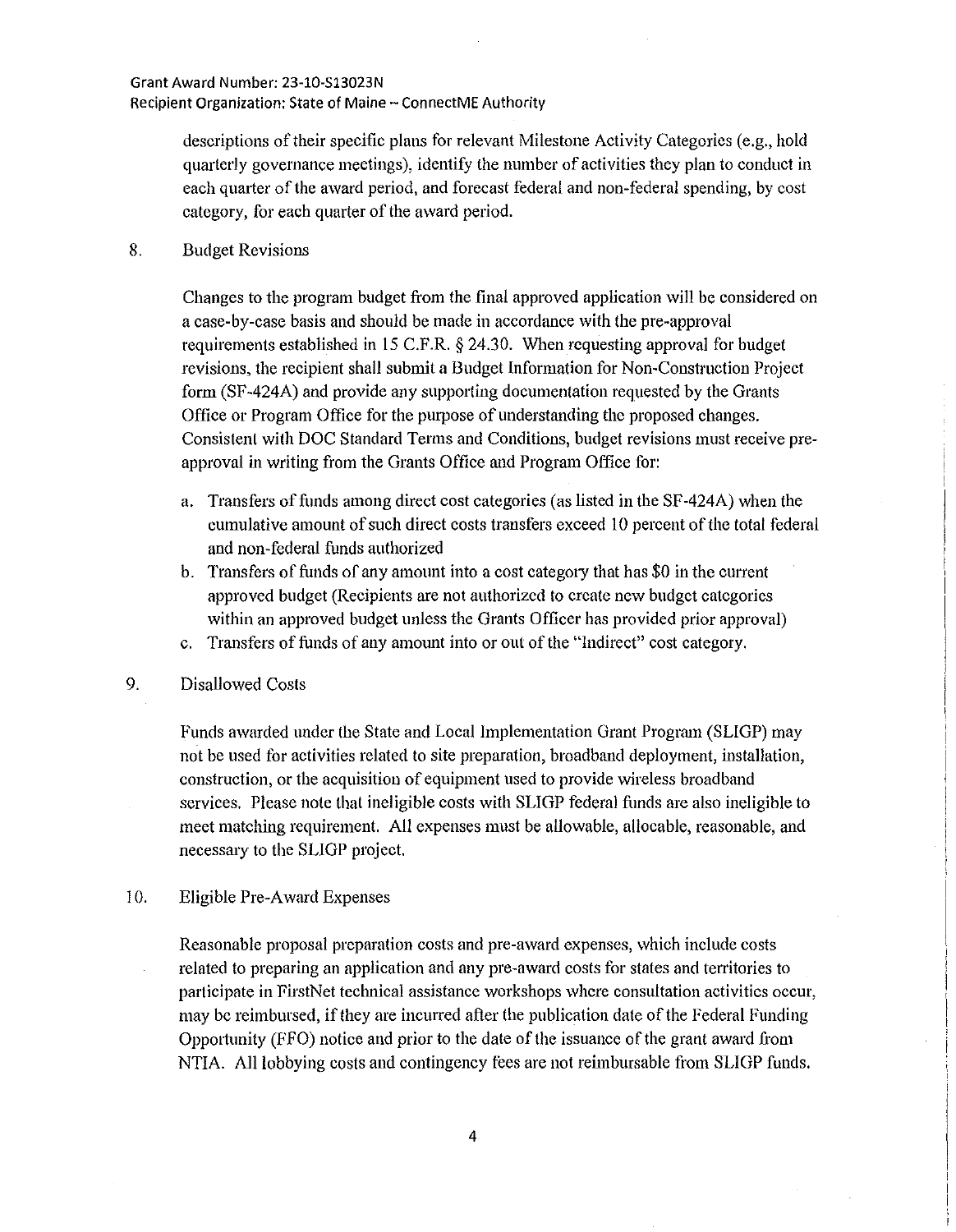Any expenses that will be claimed as pre-award expenses must be approved by the Grants Office.

### 11. Matching Funds:

Recipient shall provide, from non-federal sources, not less than 20 percent of the total project cost. Matching funds can be in the form of either cash or in-kind contributions consistent with 15 CFR § 24.3 and 24.24. The Recipient may be asked to provide supporting documentation upon request from the Grants Officer or NTIA.

As provided in 48 U.S.C. *§* 1469a, NTlA waives the requirement for local matching funds under \$200,000 (including in-kind contributions) for the territorial governments in Guam, American Samoa, and the U.S. Virgin Islands.

### 12. Indirect Costs

Reasonable indirect costs can be included if the recipient has a negotiated indirect cost rate agreement (NICRA) with the federal government (or will apply for a NICRA) and the costs are included as a line item in the applicant's budget. Indirect costs are overhead costs for basic operational functions that are incurred for common or joint objectives and cannot be identified specifically within a particular project. Indirect costs can be included in both the federal and non-federal cost shares, as long as the method of calculation is clear. The federal share of the indirect costs may not exceed 25 percent of the total direct costs for the project.

Recipients must have a NICRA with a cognizant federal agency at the time of award and documentation of the NICRA must be received by the Grants Office within 90 days of award. If such a rate does not exist, the recipient has 90 days from the award start date to submit an Indirect Cost Rate proposal to the ftmding bureau. The recipient shall provide the Grants Office with a copy of the transmittal letter or identify alternative sources of matching funds.

The complete address to send Indirect Cost Rate Proposal if NIST is identified as the cognizant agent is: National Institute of Standards and Technology at I 00 Bureau Drive, Gaithersburg, MD 20899 M.S. 1650, attn.: IDC Proposal Review Team.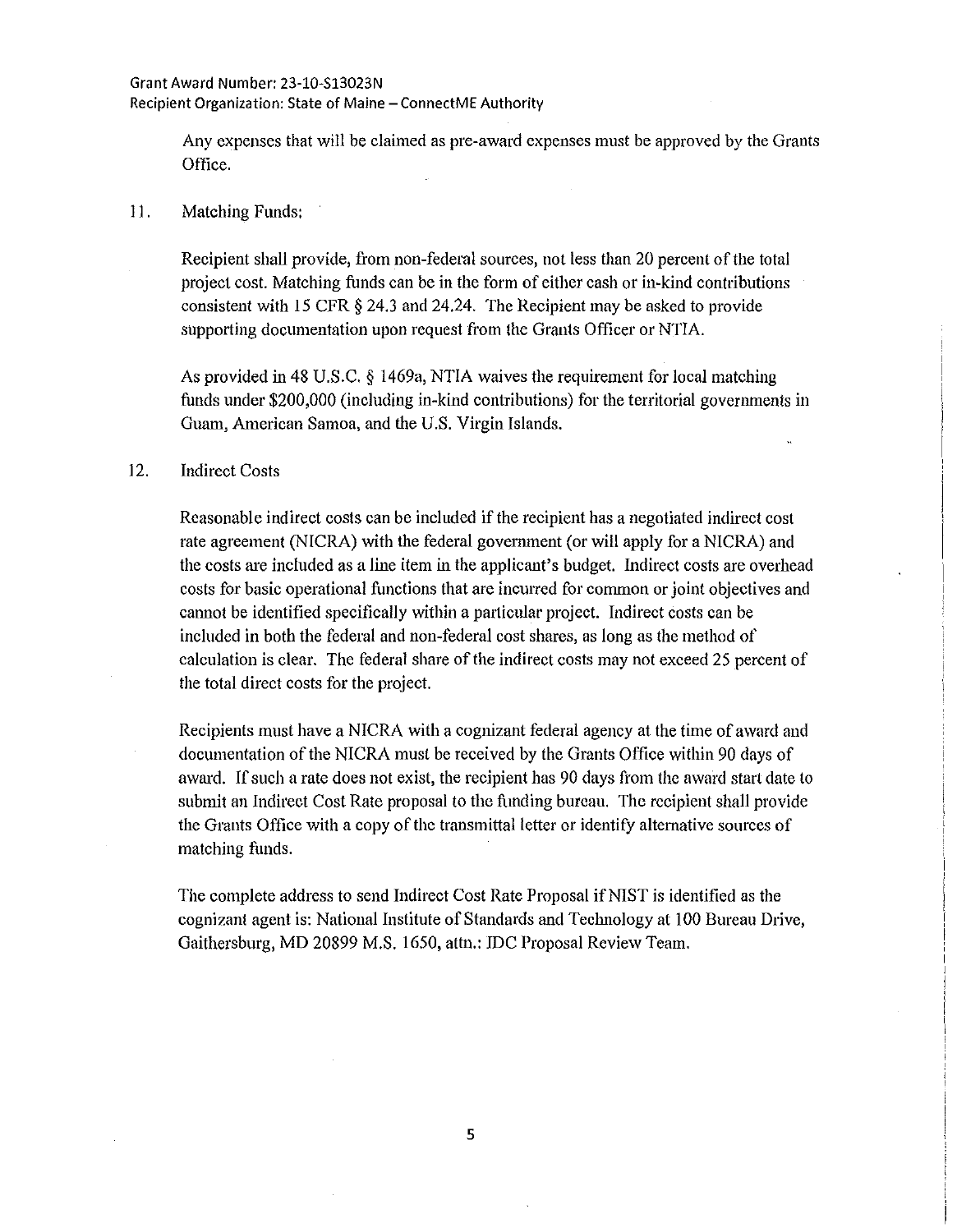### Grant Award Number: 23-10-S13023N Recipient Organization: State of Maine- ConnectME Authority

# 13. Indirect Costs Used as Cost Share

Recipients who have indirect costs approved by a NICRA that exceed 25 percent of the federal share may apply those remaining approved indirect costs towards the non-federal matching requirement.

# 14. Remittance of Interest Eamed on Advances

Recipients shall remit any interest earned on federal advances of funds in accordance with the requirements of 15 CFR 24.21.

The complete address for remitting checks for interest earned on federal advances is Department of Health and Human Services, Payment Management System, P.O. Box 6021, Rockville, MD 20852.

Recipients that do not have electronic remittance capability should send a check to this address. In keeping with Electronic Funds Transfer rules (31 USC part 206), interest should be remitted to the Department of Health and Human Services (HHS) Payment Management System through an electronic medium such as the FEDWIR Deposit System. Electronic remittances should be in the format and should include any data that are specified by the HHS as being necessary to facilitate direct deposit in HHS' account at the Department of Treasury.

# 15. Match Proportionality Requirement

Pursuant to Section A.03 of the DOC Standard Terms and Conditions, the non-federal share, whether in cash or in-kind, is expected to be paid out at the same general rate as the federal share. Exceptions to this requirement may be granted by the Grants Officer based on sufficient documentation demonstrating previously detennined plans for, or later commitment of, cash or in-kind contributions. In any case, the recipient must meet its cost share commitment over the life of the award.

# 16. Post-Award Repotting Requirements

During the period of performance, the recipient shall submit performance progress and financial reports on a calendar year quarterly basis for the period ending March 31, June 30, September 30, and December 31, or any portions thereof. All repotts should be submitted electronically, unless otherwise directed by the Grant Office or Program Office.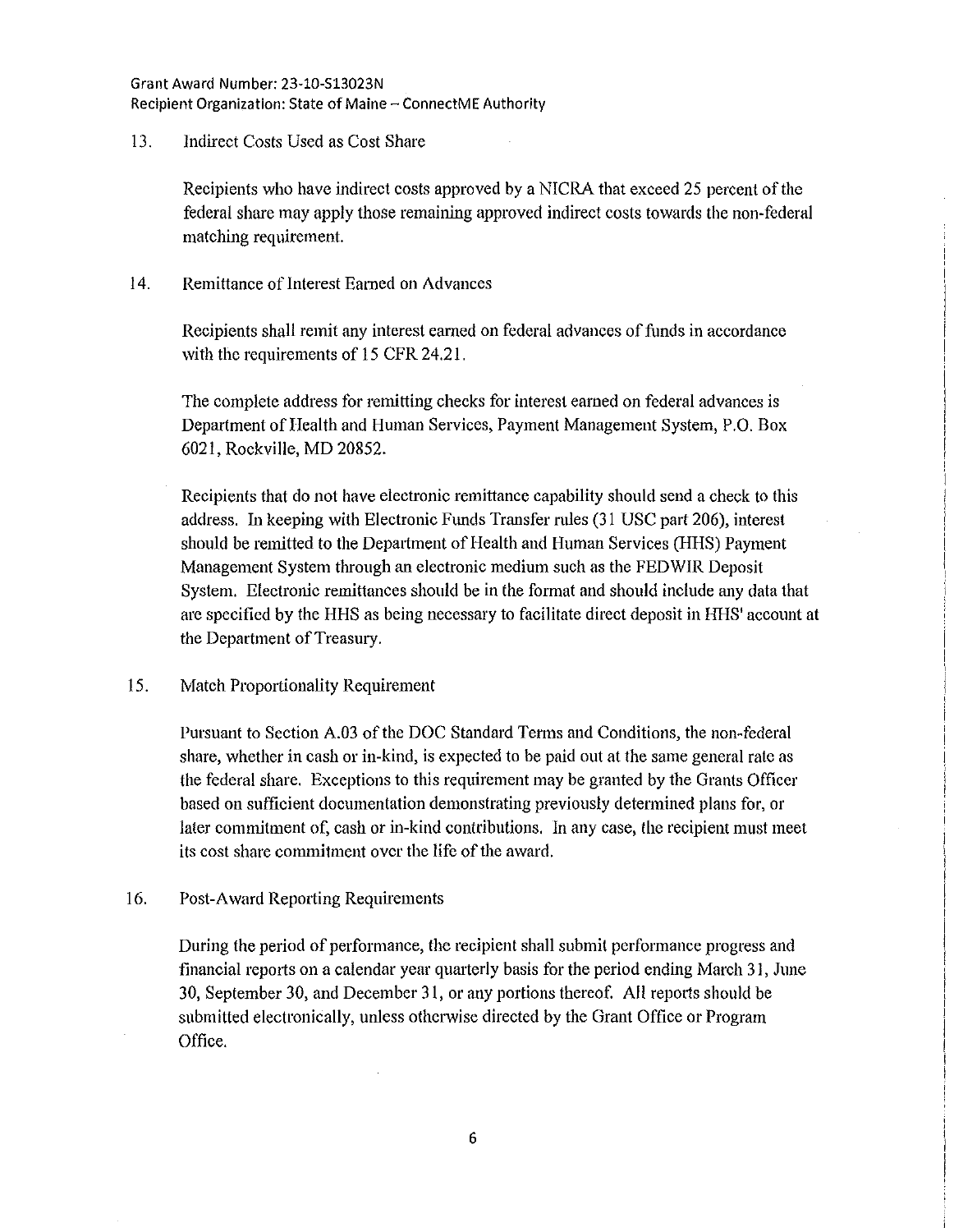## Grant Award Number: 23-10-S13023N Recipient Organization: State of Maine- ConnectME Authority

## Performance Progress Report

The quarterly performance progress reports should contain the following information: (a) a comparison of actual accomplishments during the reporting period with the goals and dates established in the Baseline/Expenditure Plan for the reporting period; (b) a description of any problems that have arisen or the reasons why established goals have not been met; and (c) actions taken to remedy any failures to meet goals. The perfmmance progress report is due 30 calendar days following the end of each calendar quarter. A report must be submitted for each calendar quarter that the grant is active, including partial calendar quarters or when no programmatic activity occurs.

### Federal Financial Report

Each quarter, Recipients must report on obligations and expenditures using the Federal Financial Report (SF-425). The report is due 30 calendar days following the end of each calendar quarter. A report must be submitted for each calendar quarter that the grant is active, including partial calendar quarters or when no financial activity occurs.

## Closeout Report

At project completion, SLIGP grantees must also provide a closeout report. This report is due 90 days following the award end date.

## 17. Publication Disclaimers

Pursuant to Section M.Oll of the DOC Standard Terms and Conditions, the recipient is required to submit a copy(ies) to the funding agency and when releasing infonnation related to a funded project include a statement that the project or effort undertaken was or is sponsored by DOC. The recipient is also responsible for assuring that every publication of material (including Internet sites) based on or developed under an award, except scientific articles or papers appearing in scientific, technical or professional journals, contains the following disclaimer

*This [report/video/etc.] was prepared by [recipient name] using funds under award [numbe1j from the National Telecommunications and Information Administration (NTIA), U.S. Department of Commerce (DOC). The statements, findings, conclusions, and recommendations are those of the author(s) and do not necessarily reflect the views of the NTIA, DOC, or FirstNet.* 

> I .I

This also applies to videos produced under DOC fmancial assistance awards.